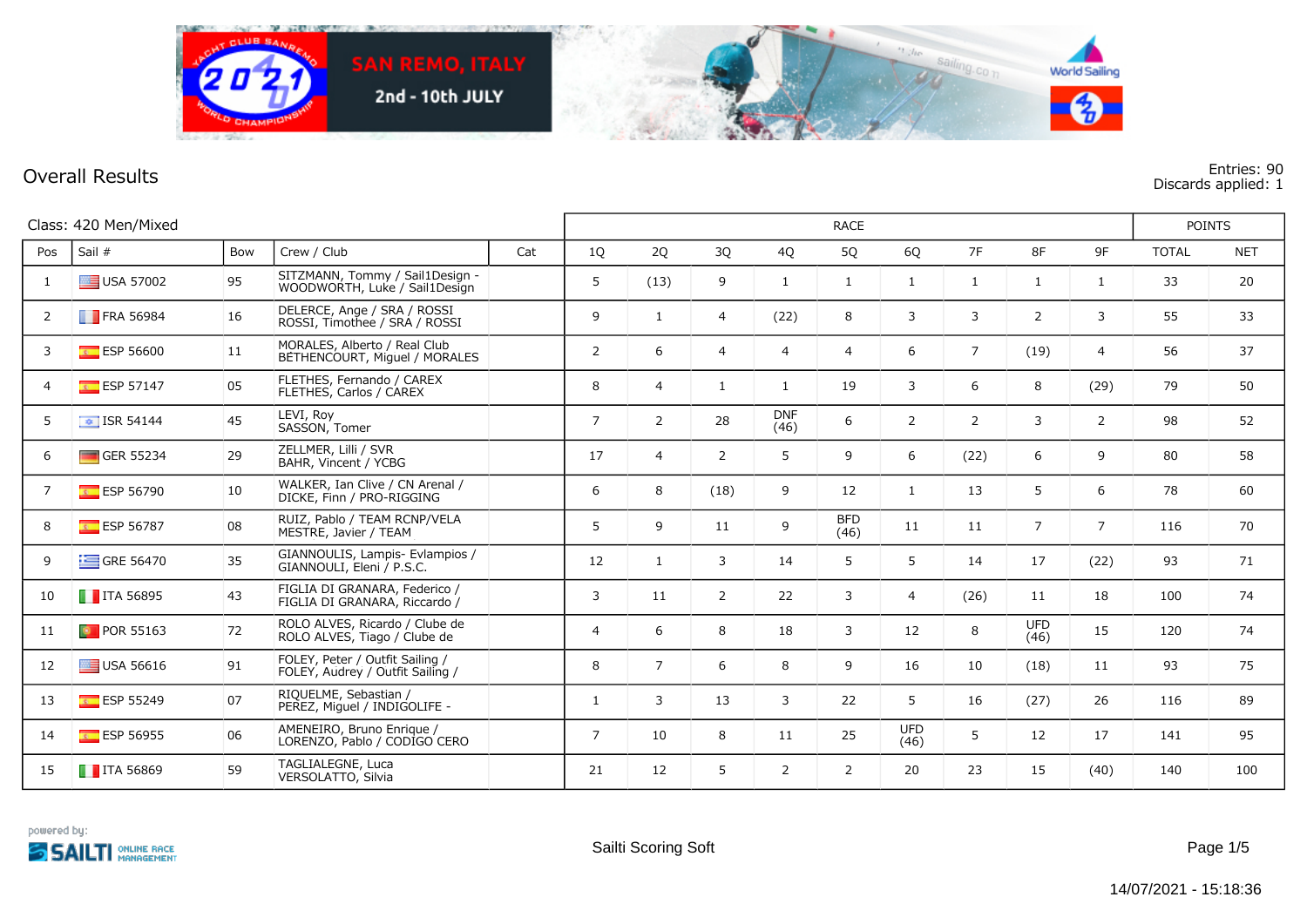| 16 | <b>FRA 56513</b>               | 12 | COMBET, Anna / La Pelle<br>BUNEL, Julien / BN Mare e Vela         | 3              | 29                 | 3            | $\overline{2}$     | $\overline{7}$     | $\overline{7}$   | 15             | <b>UFD</b><br>(46) | 38                 | 150 | 104 |
|----|--------------------------------|----|-------------------------------------------------------------------|----------------|--------------------|--------------|--------------------|--------------------|------------------|----------------|--------------------|--------------------|-----|-----|
| 17 | $\frac{1}{2}$ HKG 56757        | 39 | JACOBSEN, Julia / RHKYC<br>GREGOR, Duncan / RHKYC                 | 9              | 12                 | 31           | 4                  | <b>DSQ</b><br>(46) | $\overline{2}$   | 18             | 16                 | 20                 | 158 | 112 |
| 18 | <b>FRA 56990</b>               | 18 | RODET, Tom / Brest Bretagne<br>MAUCUIT, Yael / CVL ABER           | $\mathbf{1}$   | 8                  | 13           | 13                 | $\mathbf{1}$       | 29               | (34)           | 22                 | 31                 | 152 | 118 |
| 19 | <b>H</b> GBR 56954             | 26 | COOK, Jamie / Cardiff Bay YC<br>MARTIN, Will / Cardiff Bay YC     | 14             | 9                  | (36)         | 19                 | 27                 | 10               | 24             | 10                 | 5                  | 154 | 118 |
| 20 | $\bullet$ TUR 51925            | 83 | ERTÜK, Can / turkish sailing team<br>ADAMCIL, Ali Beren / turkish | 15             | 5                  | 22           | 12                 | 16                 | 13               | 21             | (28)               | 21                 | 153 | 125 |
| 21 | <b>FRA 56896</b>               | 14 | WATRIN, Elsa / CN RENNES<br>CORNIC, Iban / ASN PERROS             | 16             | 5                  | 5            | 27                 | <b>BFD</b><br>(46) | 14               | 35             | 14                 | 12                 | 174 | 128 |
| 22 | $\overline{\bullet}$ ISR 54122 | 44 | HASSON, Peleg<br>CAIN, Gilad                                      | 20             | 24                 | 26           | 20                 | 24                 | $\overline{4}$   | (32)           | 9                  | 10                 | 169 | 137 |
| 23 | $\blacksquare$ POL 57081       | 47 | GRZELAK, Ludwik<br>LEWANDOWSKI, Tomasz                            | 14             | 25                 | 26           | <b>DNF</b><br>(46) | $\overline{7}$     | 8                | 38             | 13                 | 8                  | 185 | 139 |
| 24 | <b>FRA 56899</b>               | 15 | MICOULOT, Marin / SN ENGHIEN<br>BOETON, Matthieu / YCR 76         | 11             | 3                  | 11           | 24                 | 13                 | 23               | (43)           | 23                 | 32                 | 183 | 140 |
| 25 | USA 55175                      | 88 | MICHELS, Will / LISOT<br>KRIEGSTEIN, Spencer / LISOT              | $\overline{2}$ | 11                 | $\mathbf{1}$ | <b>DSQ</b><br>(46) | <b>BFD</b><br>46   | <b>DSQ</b><br>46 | 12             | $\overline{4}$     | 19                 | 187 | 141 |
| 26 | $\equiv$ GRE 57151             | 38 | DEDES- NTENTOPOULOS, Iakovos-<br>BOUZANAS, Evangelos / N.O.P.F.   | $\overline{4}$ | <b>DSQ</b><br>(46) | 20           | 6                  | 5                  | 20               | 25             | 31                 | 34                 | 191 | 145 |
| 27 | GER 56767                      | 34 | BÜSCHER, Florian / DYC/DSCU<br>LANZINGER, Jacob / CYC             | 6              | $\overline{2}$     | 22           | <b>DNF</b><br>(46) | <b>BFD</b><br>46   | $\overline{7}$   | 28             | 25                 | 13                 | 195 | 149 |
| 28 | <b>B</b> SUI 55645             | 78 | KAISER, Simon / SCStä<br>BURKHARD, Nik / SCE                      | 10             | $\overline{7}$     | 27           | 27                 | 20                 | 18               | (29)           | 26                 | 16                 | 180 | 151 |
| 29 | $\blacksquare$ ITA 57044       | 65 | REGINATO, Orlando<br>MILIARDI, Marcello                           | 26             | 30                 | 12           | 5                  | 16                 | 22               | 19             | (38)               | 23                 | 191 | 153 |
| 30 | $\blacksquare$ ITA 56181       | 52 | CASTELLAN, Alessio / SOCIETA<br>BASSI, Jan                        | 22             | 16                 | UFD<br>(46)  | 6                  | 12                 | 13               | 44             | 30                 | 14                 | 203 | 157 |
| 31 | $\blacksquare$ ITA 56570       | 56 | CILLI, Tommaso / SLAM -<br>ZERYKIER, Helena / SLAM -              | 11             | 19                 | 12           | $\overline{7}$     | 26                 | 11               | (36)           | 35                 | 36                 | 193 | 157 |
| 32 | $\blacksquare$ ITA 56771       | 58 | POUSCHE, Oscar<br>COSLOVICH, Luca                                 | 13             | 15                 | 23           | 20                 | 20                 | 22               | 17             | (32)               | 28                 | 190 | 158 |
| 33 | $\equiv$ GRE 56976             | 37 | KECHAGIOGLOU, Lazaros /<br>MANIKIS, Ermis / N.O.T.K.              | 12             | 10                 | 35           | 39                 | 10                 | 10               | 9              | <b>UFD</b><br>(46) | 35                 | 206 | 160 |
| 34 | $\frac{1}{2}$ ISR 54969        | 46 | WUREIT, Illy<br>REUVENY, Ely                                      | 10             | 13                 | 34           | 38                 | 14                 | 25               | $\overline{4}$ | <b>UFD</b><br>(46) | 24                 | 208 | 162 |
| 35 | $\blacksquare$ ITA 56952       | 63 | AUSTONI, Francesco / SOCIETA<br>DE'VIDOVICH, Luca                 | 20             | 21                 | 14           | 15                 | 17                 | (35)             | 30             | 24                 | 27                 | 203 | 168 |
| 36 | $\blacksquare$ ITA 57039       | 64 | LO PINTO, Ruben<br>BOSSI, Federico                                | 26             | 15                 | (36)         | 23                 | 6                  | 33               | 20             | 20                 | 30                 | 209 | 173 |
| 37 | <b>FRA 56986</b>               | 17 | TEILLET, Lucas / ASPTT<br>DEMAI, Thibaut / ASPTT                  | 13             | 28                 | 10           | 23                 | 15                 | 15               | 42             | 36                 | <b>DNC</b><br>(46) | 228 | 182 |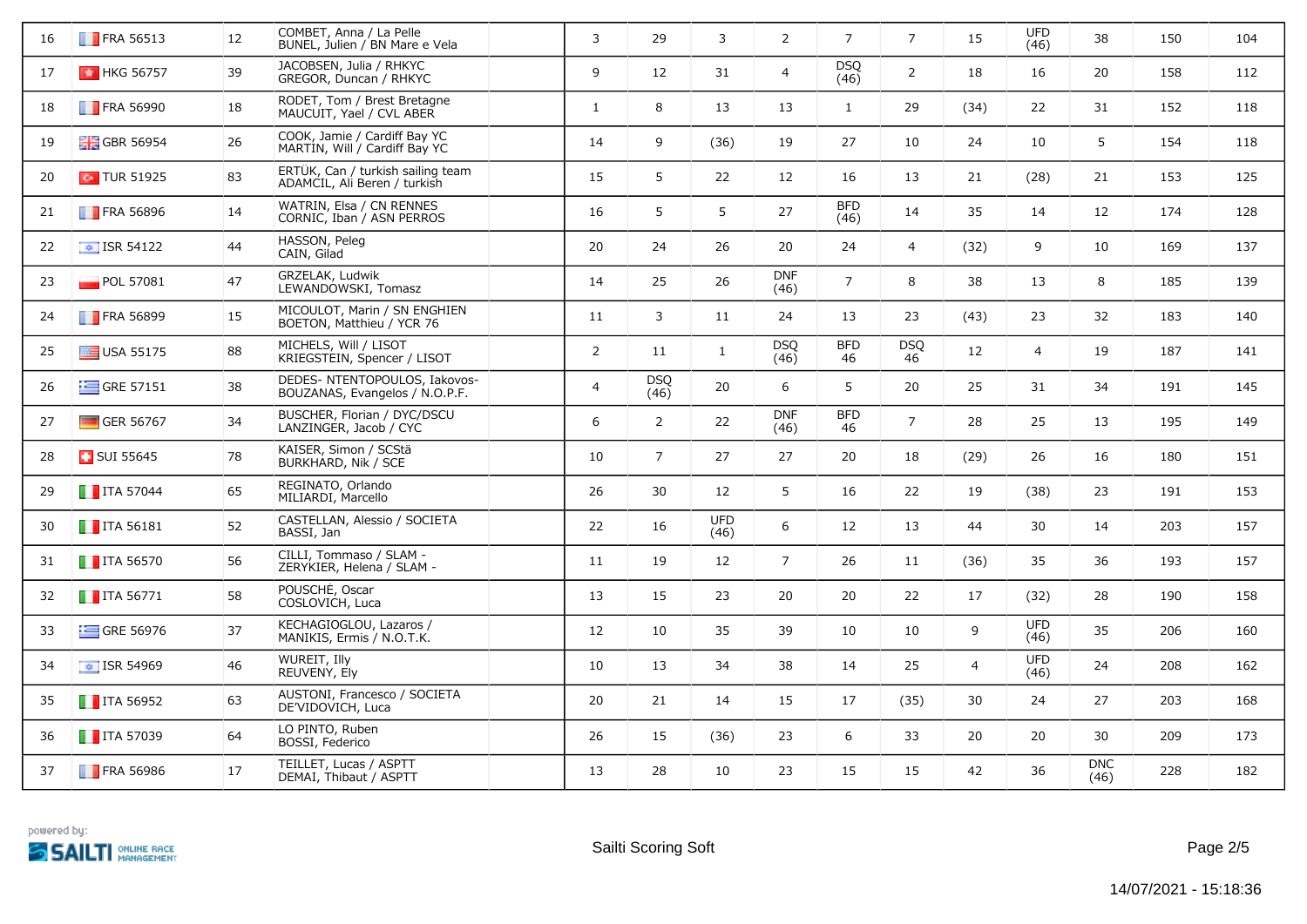| 38 | $\sim$ TUR 54241         | 84 | NAMDAR, Alp / turkish sailing team<br>GOZEK, Cem / turkish sailing team | 16   | 17                 | <b>UFD</b><br>(46) | 14                 | 24                 | 12                 | 33             | 29                 | 37                 | 228 | 182 |
|----|--------------------------|----|-------------------------------------------------------------------------|------|--------------------|--------------------|--------------------|--------------------|--------------------|----------------|--------------------|--------------------|-----|-----|
| 39 | GER 56698                | 31 | KLASEN, Maria Anna / ETUF<br>FRANKHOF, Moritz / ETUF                    | 23   | 14                 | 16                 | 11                 | 18                 | <b>BFD</b><br>(46) | 45             | 37                 | 25                 | 235 | 189 |
| 40 | GER 56731                | 32 | GERMERSHAUSEN, Anton / NRV<br>WEIGELT, Esbern / NRV                     | 39   | <b>UFD</b><br>(46) | 25                 | 16                 | 8                  | 8                  | 40             | 21                 | 39                 | 242 | 196 |
| 41 | $\blacksquare$ GER 56683 | 30 | EMMER, Johann / VSaW /<br>LIEBIG, Jannis / VSaW /                       | 32   | 22                 | 6                  | $\overline{7}$     | <b>DSQ</b><br>46   | 27                 | 31             | 34                 | <b>DNC</b><br>(46) | 251 | 205 |
| 42 | <b>B</b> SUI 56574       | 80 | JANIK, Müller / DRCS / SCR<br>CHRISTIAN, Steiner / DRCS                 | 25   | 33                 | 9                  | 37                 | 18                 | 18                 | (41)           | 33                 | 33                 | 247 | 206 |
| 43 | $\equiv$ GRE 56573       | 98 | STAVROPOULOS, Nikolaos / P.S.C.<br>PIPERAKIS, Pavlos / P.S.C.           | 40   | 37                 | 21                 | 17                 | 13                 | 16                 | 27             | 39                 | <b>DNC</b><br>(46) | 256 | 210 |
| 44 | ESP 56492                | 09 | LODOS, Gabriela / Real Club<br>BELLO, Tomás                             | 22   | 26                 | 18                 | 10                 | 31                 | 27                 | 37             | 40                 | (41)               | 252 | 211 |
| 45 | <b>H</b> GBR 57004       | 27 | MEADOWCROFT, Oliver / Upper<br>CAWTHORNE, Oscar / Shustoke SC           | 21   | 33                 | 21                 | 24                 | $\overline{2}$     | 35                 | 39             | <b>UFD</b><br>(46) | <b>DNC</b><br>46   | 267 | 221 |
| 46 | $\blacksquare$ ITA 56888 | 61 | BOCALE, Edoardo<br>MOLINARI, Tommaso                                    | 15   | 28                 | 28                 | <b>DNF</b><br>(46) | 22                 | 14                 | 20             | $\mathbf{1}$       | 3                  | 177 | 131 |
| 47 | <b>FRA 56870</b>         | 13 | JANITOR, Thomas / ASPTT LA<br>DEAN PIER, Paolo / CN RENNES              | 28   | 23                 | 17                 | 25                 | <b>BFD</b><br>(46) | 17                 | 12             | 5                  | 6                  | 179 | 133 |
| 48 | <b>H</b> GBR 55244       | 21 | HEATHCOTE, Henry / RLYC<br>BENNETT, Hector / RLYC                       | 35   | (38)               | 24                 | 28                 | 27                 | 9                  | $\overline{2}$ | $\overline{2}$     | 19                 | 184 | 146 |
| 49 | <b>H</b> GBR 56467       | 25 | STAITE, Kuba / Hayling Island SC<br>TAYLOR, Joey / Blackwater SC        | 18   | <b>UFD</b><br>(46) | 23                 | <b>DNF</b><br>46   | 10                 | 19                 | 15             | 14                 | 8                  | 199 | 153 |
| 50 | <b>B</b> SUI 57071       | 82 | MAXIM, Dneprov / DRCS<br>LUIS, Zimmerli / DRCS                          | 18   | 35                 | 33                 | <b>DNF</b><br>(46) | 21                 | 21                 | 8              | $\overline{7}$     | 12                 | 201 | 155 |
| 51 | $\blacksquare$ SLO 55664 | 76 | FRAS, Martin / J.K.Pirat<br>SKERLAVAJ, Mija / J.K.Pirat                 | (36) | 30                 | 15                 | 26                 | 15                 | 24                 | 18             | 18                 | 11                 | 193 | 157 |
| 52 | $\blacksquare$ ITA 56880 | 60 | CIAMPINELLI, Livia<br>BIANUCCI, Andrea                                  | (37) | 20                 | 27                 | 19                 | 35                 | 23                 | $\overline{7}$ | 15                 | 15                 | 198 | 161 |
| 53 | $\equiv$ USA 53655       | 87 | BENNETT, Connor / High<br>MCDONOUGH, Teddy / High                       | 19   | 36                 | 32                 | 15                 | <b>DSQ</b><br>(46) | 21                 | 29             | 3                  | $\overline{7}$     | 208 | 162 |
| 54 | <b>D</b> POR 56835       | 75 | SOARES, Mário / Associação<br>SOARES, Vasco / Associação                | (33) | 31                 | 30                 | 10                 | 32                 | 9                  | 11             | 11                 | 28                 | 195 | 162 |
| 55 | $\equiv$ USA 55999       | 89 | WOODWORTH, Cole / LISOT /<br>WOODWORTH, Annabel / LISOT /               | (38) | 16                 | 32                 | 36                 | 11                 | 15                 | 23             | 13                 | 17                 | 201 | 163 |
| 56 | GER 56763                | 33 | SCHAAFF, Catharina / VSaW<br>LIEBIG, Colin / SV03                       | 29   | 27                 | 19                 | 16                 | <b>BFD</b><br>(46) | 24                 | 17             | 24                 | 9                  | 211 | 165 |
| 57 | $\equiv$ USA 56652       | 92 | VAN KERCKHOVE, Alec / High<br>MURPHY, Dylan / Peninsula Youth           | 24   | 32                 | $\overline{7}$     | 12                 | <b>BFD</b><br>(46) | 34                 | 9              | 25                 | 23                 | 212 | 166 |
| 58 | <b>D</b> POR 56484       | 74 | CINTRA, Beatriz / CNTavira<br>LOPES, Filipe / CNTavira                  | 31   | 37                 | 10                 | 3                  | <b>BFD</b><br>46   | 32                 | $\mathbf{1}$   | 9                  | <b>DNC</b><br>(46) | 215 | 169 |
| 59 | $\blacksquare$ ITA 57074 | 66 | CICCONETTI, Corrado<br>MARTINEZ, Giovanni                               | 17   | 18                 | 25                 | 35                 | <b>DSQ</b><br>(46) | 32                 | 32             | 6                  | $\overline{4}$     | 215 | 169 |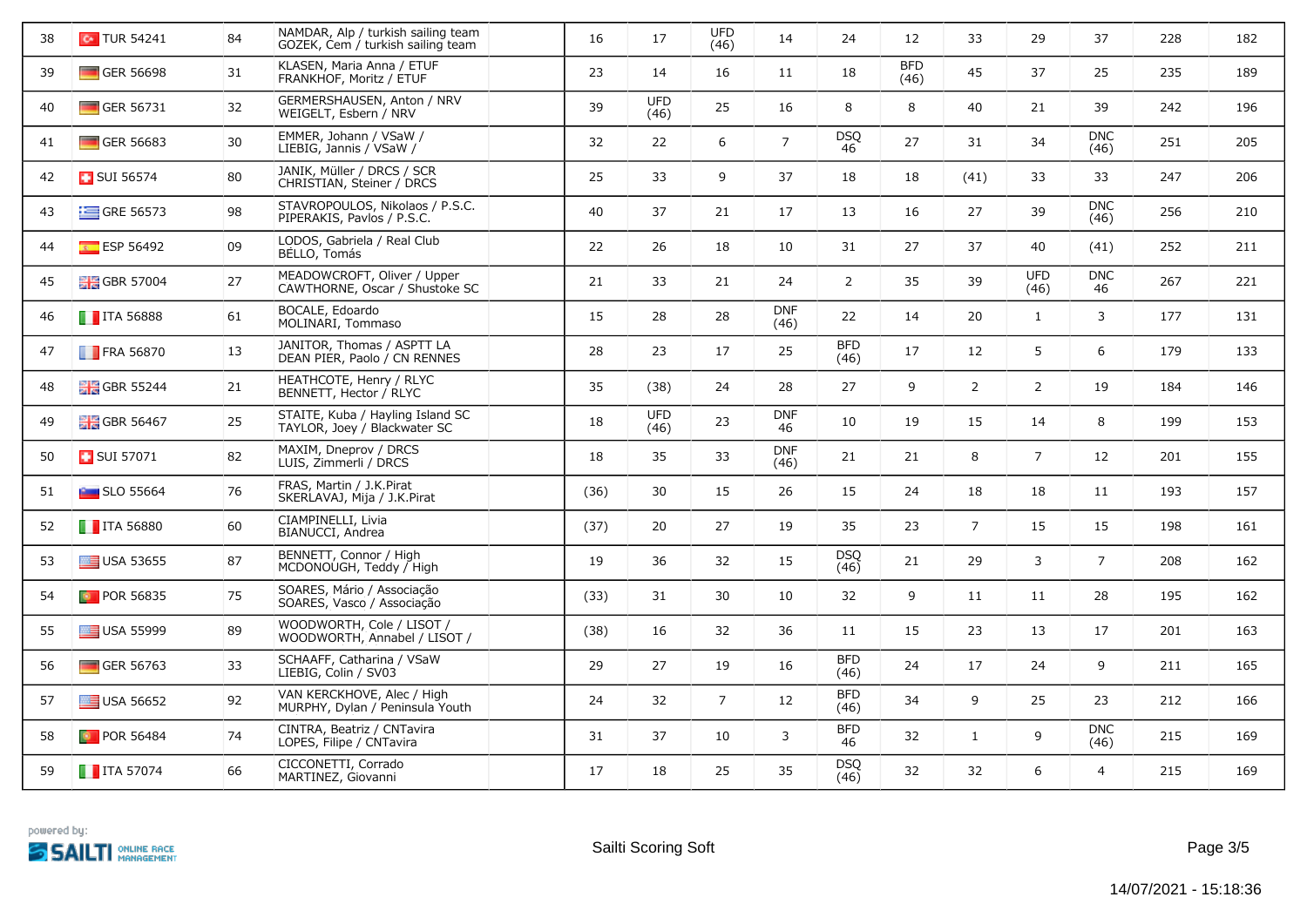| 60 | <b>BRA 55342</b>          | 03 | BECKER, Guilherme / Veleiros do<br>BECKER, Germano / Veleiros do       | 36          | 42   | 19                 | 17                 | 26                 | <b>RET</b><br>(46) | 16 | 10             | 5                  | 217 | 171 |
|----|---------------------------|----|------------------------------------------------------------------------|-------------|------|--------------------|--------------------|--------------------|--------------------|----|----------------|--------------------|-----|-----|
| 61 | $\blacksquare$ ITA 56070  | 50 | TROVI, Luca<br>BRUNOTTI, Nicola                                        | 27          | 17   | 29                 | <b>DNF</b><br>(46) | 29                 | 31                 | 5  | 20             | 16                 | 220 | 174 |
| 62 | $\blacksquare$ ITA 56278  | 53 | MUGNANO, Valerio / B WOOL<br>FELLEGARA, Gianpaolo / B WOOL             | DSQ<br>(46) | 25   | $\overline{7}$     | 26                 | 28                 | 28                 | 34 | 17             | 10                 | 221 | 175 |
| 63 | $\frac{1}{200}$ GBR 56342 | 99 | DAVIDSON-GUILD, Callum /<br>MATYJASZCZUK, Szymon / Welsh               | 32          | 18   | 39                 | <b>DNF</b><br>(46) | <b>BFD</b><br>46   | 26                 | 13 | $\overline{4}$ | $\mathbf{1}$       | 225 | 179 |
| 64 | $\blacksquare$ ITA 56124  | 51 | CENTUORI, Leonardo<br>COSLOVICH, Nicolò                                | 30          | 22   | 31                 | 13                 | <b>BFD</b><br>(46) | 17                 | 10 | 23             | 35                 | 227 | 181 |
| 65 | POL 56702                 | 48 | DEBIAK, Korneliusz<br>KRUCZEWSKI, Filip                                | 37          | 32   | (42)               | 25                 | 19                 | 25                 | 25 | 8              | 13                 | 226 | 184 |
| 66 | <b>D</b> POR 55328        | 73 | SIMONET, Carolina Vieira / Clube<br>BORGES, André / Clube Naval de     | 33          | 23   | 37                 | 21                 | 23                 | (41)               | 4  | 21             | 29                 | 232 | 191 |
| 67 | $\Box$ USA 56033          | 90 | STANG, Mason / Peninsula Youth<br>GEE, Timmy / Peninsula Youth         | 19          | 36   | 17                 | 21                 | <b>BFD</b><br>(46) | 31                 | 36 | 30             | $\overline{2}$     | 238 | 192 |
| 68 | <b>H</b> GBR 56108        | 23 | DAVIS, Alice / Great Moor SC<br>RAYNER, Oliver / Yorkshire Dales       | 29          | 21   | 41                 | <b>DNF</b><br>(46) | 14                 | 30                 | 26 | 12             | 21                 | 240 | 194 |
| 69 | $\blacksquare$ ITA 56510  | 55 | MANICA, Davide / AMER YACHT -<br>DI MECO, Eugenio / AMER YACHT -       | 23          | 26   | <b>UFD</b><br>(46) | 18                 | 23                 | <b>DSO</b><br>46   | 3  | 22             | 36                 | 243 | 197 |
| 70 | $\blacksquare$ ITA 54800  | 49 | NORDIO, Andrea / SOCIETA<br>SANGERMANO, Niccolò / R.S.                 | 24          | 20   | 43                 | <b>UFD</b><br>(46) | <b>DNF</b><br>46   | 19                 | 6  | 19             | 22                 | 245 | 199 |
| 71 | $\blacksquare$ ITA 56622  | 57 | WINAND, Maxime<br>PRATI, Riccardo                                      | 25          | 29   | 14                 | <b>DNF</b><br>(46) | 25                 | 29                 | 24 | 36             | 20                 | 248 | 202 |
| 72 | $\blacksquare$ AUT 55555  | 01 | KAMMERER, Lukas / UYCAS<br>SCHRANZHOFER, Hannah / SCTWV                | 35          | 27   | 30                 | <b>UFD</b><br>(46) | 30                 | 30                 | 19 | 32             | 18                 | 267 | 221 |
| 73 | AUT 56014                 | 02 | WECH, Stefania / UYCNF<br>HEIDKAMP, Maximilian / SCTWV                 | 31          | 24   | 16                 | 34                 | 29                 | <b>UFD</b><br>46   | 27 | 16             | <b>UFD</b><br>(46) | 269 | 223 |
| 74 | $\blacksquare$ ITA 56450  | 54 | MANTERO, Bruno<br>MANTERO, Camilla                                     | 28          | (40) | 24                 | 29                 | 36                 | 26                 | 21 | 35             | 24                 | 263 | 223 |
| 75 | <b>E</b> SUI 56449        | 79 | SAMUEL, Berther / DRCS<br>JULIAN, Elbel                                | 41          | 34   | 38                 | 31                 | 17                 | <b>UFD</b><br>(46) | 14 | 26             | 26                 | 273 | 227 |
| 76 | GER 54988                 | 28 | BRACHTENDORF, Felix / ETUF<br>PICKER, Moritz / ETUF                    | 27          | 14   | 20                 | <b>UFD</b><br>46   | 21                 | 28                 | 37 | 45             | <b>DNC</b><br>(46) | 284 | 238 |
| 77 | $\sim$ TUR 57053          | 86 | KUMLALI, Kuzey / turkish sailing<br>SUNA, Selin Lara / turkish sailing | 44          | 38   | 15                 | UFD<br>(46)        | $\overline{4}$     | <b>UFD</b><br>46   | 39 | 27             | 27                 | 286 | 240 |
| 78 | <b>EXECUTE CRO</b> 55333  | 04 | FIKE, Edo / JK Galeb<br>SCHEIDL, Leon / JK Galeb                       | 34          | 35   | 37                 | 32                 | 32                 | <b>DSQ</b><br>(46) | 22 | 28             | 25                 | 291 | 245 |
| 79 | <b>H</b> GBR 55942        | 22 | POTTER, Mathias / Warsash SC<br>THOMAS, Ellie / Cardiff Bay YC         | (42)        | 31   | 40                 | 8                  | 28                 | 34                 | 38 | 39             | 33                 | 293 | 251 |
| 80 | $\blacksquare$ SLO 56076  | 77 | LEVANDOVSKA, Yelyzeveta /<br>BABIC, Gasper / J.K.Pirat                 | 40          | 39   | 38                 | 28                 | 11                 | 38                 | 31 | 38             | <b>DNC</b><br>(46) | 309 | 263 |
| 81 | <b>B</b> SUI 56738        | 81 | BEN, Tresky / SVT<br>YANNICK, Kuster / SVT                             | 34          | 43   | 35                 | <b>DNF</b><br>(46) | <b>BFD</b><br>46   | 37                 | 28 | 33             | 14                 | 316 | 270 |